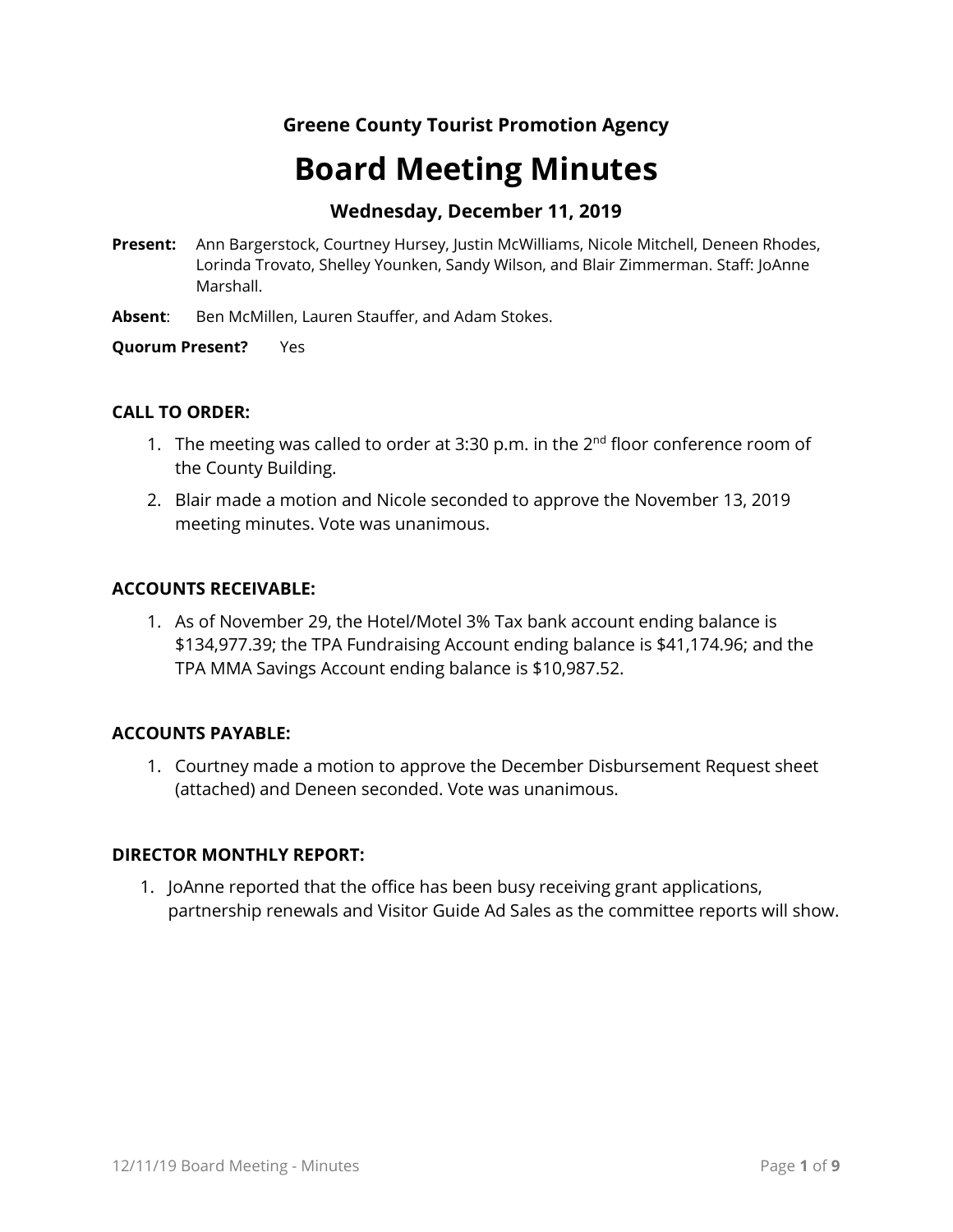#### **COMMITTEE REPORTS:**

#### *Advertising & Promotion:*

Blair made the motion and Sandy seconded to purchase the \$5,095 annual Ohio Amish Country Package from CTM Media Group for 2020. The package includes a rack card distribution at I-70 hotels, I-77 hotels and Ohio's Amish Country, along with a ½ Panel Map Ad with listing on the Amish Country Map and a VisitorFun Touch Screen Profile. Vote was unanimous.

*Bylaws: Nothing at this time.*

**Finance:** Nicole made the motion and Deneen seconded to accept the 3rd Quarter Financial Report (attached). Vote was unanimous.

> Deneen made the motion and Shelley seconded to accept the 2020 Budget (attached). Vote was unanimous.

*Fundraising: Nothing at this time.*

**Grants:** Blair made the motion and Courtney seconded to approve the final disbursement for the advertising and promotions grant of \$1,250 for Greene County Historical Society's Marketing Project. Vote was unanimous.

> Nicole made the motion and Deneen seconded to approve the final disbursement for the capital grant of \$92.65 for Greene County Historical Society's Walking Trail. Vote was unanimous.

The 2020 Grant Program is available online for Tourism partners and will be accepting applications until 4 p.m. on Tuesday, January 7. Currently, the Tourism Office has received five grant applications.

*Hotel/Motel Tax:* Hotel occupancy for October 2019 was 55.3% with an average daily room rate of \$87.37 and revenue per available room at \$48.33.

*Long-Range/Strategic Planning: Nothing at this time.*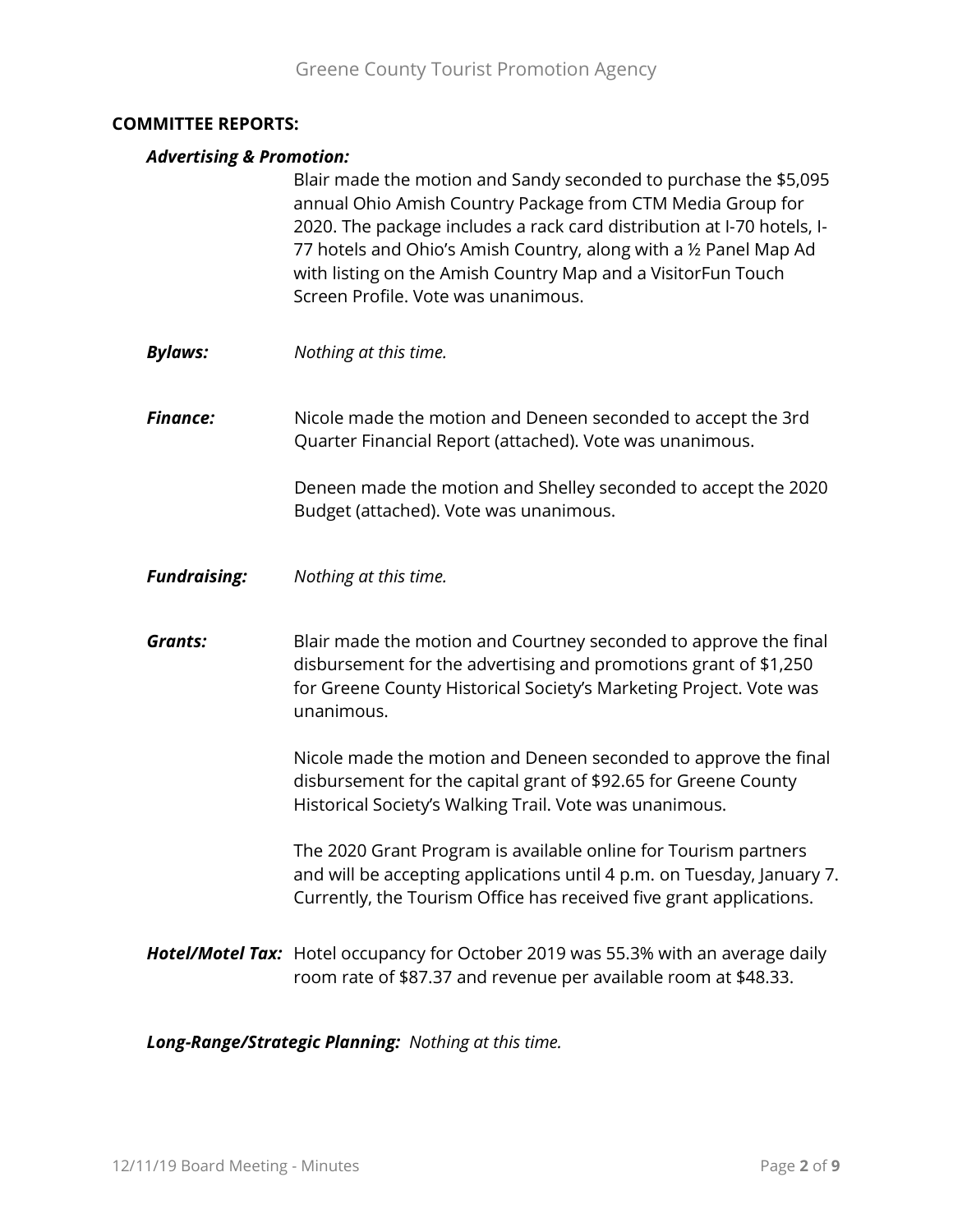**Partnership:** Hard Core Derby Promotions joined as a partner.

The early renewal discount ends on Friday, December 13. Currently, the Tourism Office has received 45 out of 120 renewals and 3 new partnerships for 2020. Visitor Guide ad sales to date include 8 renewals, 2 upgrades and 3 new ads.

#### **OLD BUSINESS:**

- 1. Blair made the motion and Courtney seconded to submit Don Chappel, Matt Cumberledge, Representative from Racer Productions, Christy Orndorff, Kevin Paul, and Charlotte Popielarcheck as nominations to serve for the term of 2020-2022 on the Tourism Board of Directors. Vote was unanimous.
- 2. Nicole made the motion and Deneen seconded to approve the Tourism Board of Directors meeting dates for 2020. Vote was unanimous.

#### **NEW BUSINESS:**

- 1. By ballot, Courtney Hursey was chosen to serve as President of the Tourism Board of Directors in 2020 and will be added as a signatory on the Community Bank Fundraising Account.
- 2. JoAnne reported several of the 2019 Highlights including:
	- a. Co-hosting the Heritage Tourism Summit at Washington & Jefferson College on February 9.
	- b. Held our 3<sup>rd</sup> annual Partnership Meeting on Tuesday, March 5 at the Greene County Fairgrounds followed by 3 informal partnership networking meetings at Greene County United Way, Thistlethwaite Vineyards, and the I-79 Welcome Center.
	- c. Hosted the Upper Ohio Valley Regional Tourism group's bi-monthly meeting at the Greene County Historical Society Museum on July 25.
	- d. Increased our advertising campaigns to include: Toronto Canada package that included a billboard in the middle of downtown Toronto in September; rack card distribution in Ohio Amish Country; weekly e-blast growth; creation of seasonal e-blasts; achieved Google Verifier status; and added a digital photo package for partners to increase our presence on Google searches.
	- e. To date, 1,317 Visitor Guides were mailed out to 48 states and 16 countries by direct request (no one from Idaho or Alaska has requested one yet).
	- f. To date, 16,399 observations of attendees' hometowns were captured at various events over 2019. The observations reflected that 58% of the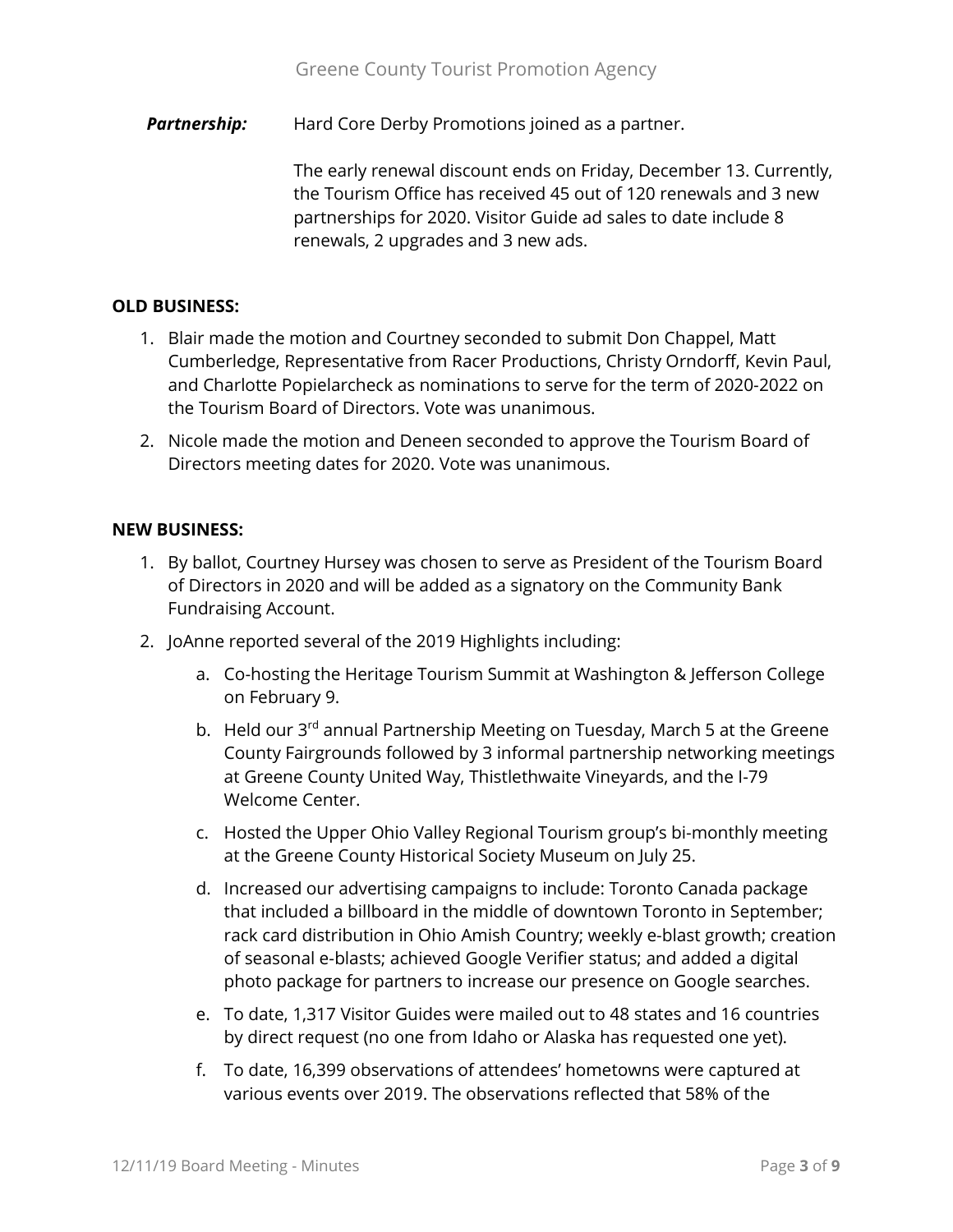attendees were visitors to Greene County, and represented 61 Pennsylvania counties, 46 states and 14 countries.

#### **PUBLIC COMMENT:**

1. Blair commented that with the change of hunting season including weekends that we should create hunting packages and possibly sponsor a Big Buck Contest or something similar to entice hunters back into Greene County.

#### **ADJOURNMENT:**

1. The meeting adjourned at 4:30 p.m. by a motion from Deneen and seconded by Blair. The next meeting will be Wednesday, January 15 at 3:30 p.m. in the  $2^{nd}$  Floor Conference Room of the County Building.

*Minutes submitted by JoAnne Marshall.*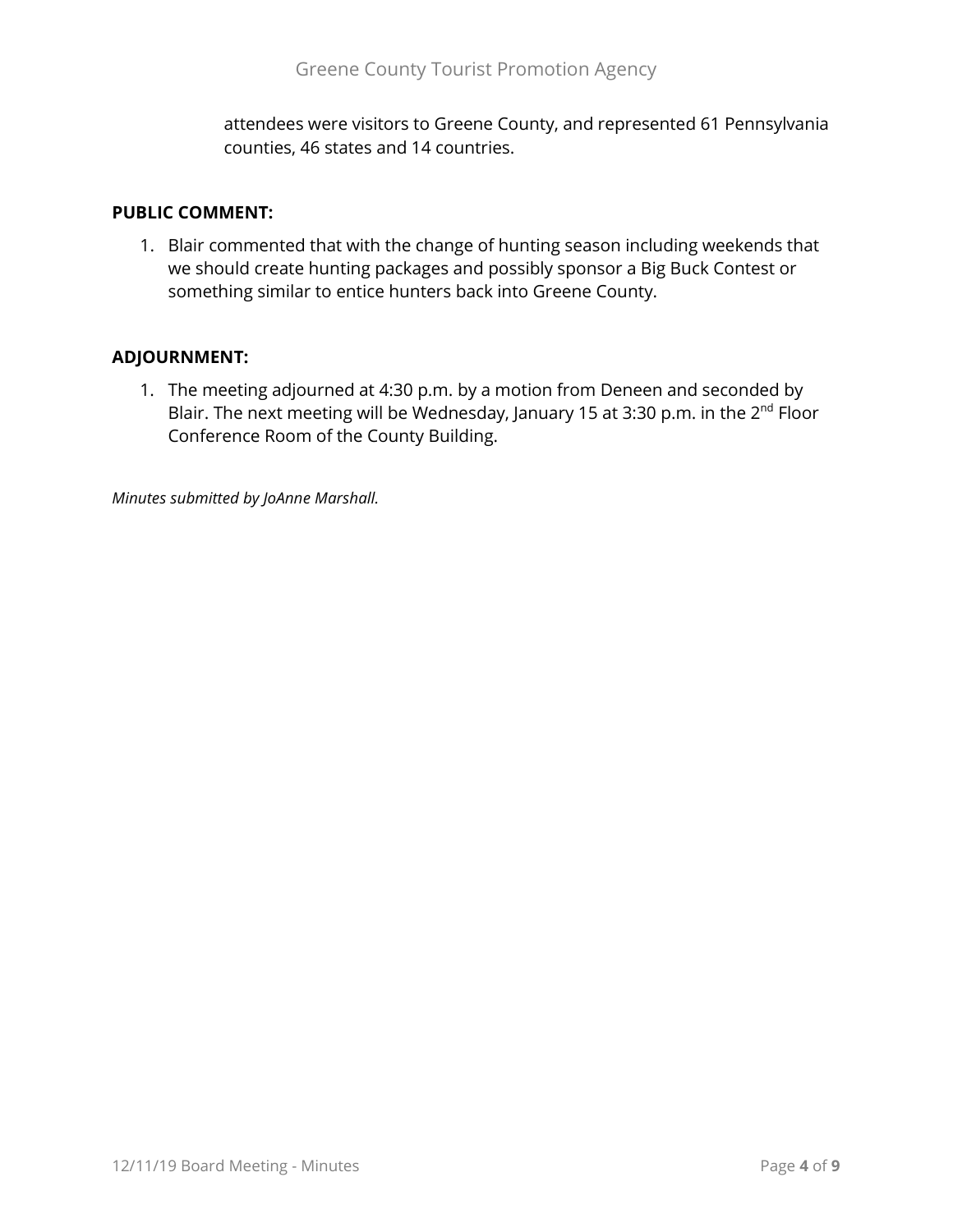| Payment Authorized by:<br>2187<br>2188<br>GCTPA1219P<br>2186<br>2185<br>AMEX - Constant<br>2190<br>hvoice#<br>$M$ <sub>M</sub> $=$<br>$=$ MH<br>$FR =$<br>County of Greene General Fund<br>County of Greene General Fund<br>Memories & Melodies<br>County of Greene General Fund<br>CTM Media Group Inc.<br>Pennsylvania On Display<br>County of Greene General Fund<br>County of Greene General Fund<br>County of Greene General Fund<br>TPA Fundraising Account<br>Hotel/Motel Tax Account<br>JoAnne E Marshall<br>County of Greene General Fund<br>County of Greene General Fund<br>TPA Money Market Account<br>County of Greene General Fund<br>Legend<br>Vendor<br>Google Photo Packages (6 Locations)<br>Ohio Amish Country Distribution (Dec. 2019)<br>December Copier<br>December Avaya<br>November Windstream<br>Social Media Advertising (11/12/19-12/11/19)<br>Constant Contact - 6 Month Prepay<br>November Payroll<br>November Verizon Cell Phone<br>November Postage<br>PA Brochure Distribution (Dec. 2019)<br>All-lines Technology - 1 Computer<br>Ford Business Machine - Copier Count<br>Memo | TOTAL REQUESTED THIS REPORT \$<br>WEION<br>E<br>×<br>×<br>$\pmb{\times}$<br>×<br>$\pmb{\times}$<br>$\times$ $\times$<br>$\pmb{\times}$<br>$\pmb{\times}$<br>×<br>$\times$<br>$\times$<br>$\pmb{\times}$<br>E<br>Date:<br>Date:<br>Date:<br><b>NN</b> |  |                        |              | 12/11/2019 | 12/11/2019 | 12/11/2019<br>12/09/2019 | 12/05/2019 | 12/05/2019 | 12/01/2019 | 12/01/2019 | 12/01/2019<br>12/01/2019 | 11/26/2019 | 11/26/2019 | 11/20/2019 | Date | Revised<br>2:56 PM<br>12/11/2019 |
|-----------------------------------------------------------------------------------------------------------------------------------------------------------------------------------------------------------------------------------------------------------------------------------------------------------------------------------------------------------------------------------------------------------------------------------------------------------------------------------------------------------------------------------------------------------------------------------------------------------------------------------------------------------------------------------------------------------------------------------------------------------------------------------------------------------------------------------------------------------------------------------------------------------------------------------------------------------------------------------------------------------------------------------------------------------------------------------------------------------------|------------------------------------------------------------------------------------------------------------------------------------------------------------------------------------------------------------------------------------------------------|--|------------------------|--------------|------------|------------|--------------------------|------------|------------|------------|------------|--------------------------|------------|------------|------------|------|----------------------------------|
|                                                                                                                                                                                                                                                                                                                                                                                                                                                                                                                                                                                                                                                                                                                                                                                                                                                                                                                                                                                                                                                                                                                 |                                                                                                                                                                                                                                                      |  | Payment Authorized by: | Compiled by: |            |            |                          |            |            |            |            |                          |            |            |            |      |                                  |
|                                                                                                                                                                                                                                                                                                                                                                                                                                                                                                                                                                                                                                                                                                                                                                                                                                                                                                                                                                                                                                                                                                                 |                                                                                                                                                                                                                                                      |  |                        |              |            |            |                          |            |            |            |            |                          |            |            |            |      |                                  |
|                                                                                                                                                                                                                                                                                                                                                                                                                                                                                                                                                                                                                                                                                                                                                                                                                                                                                                                                                                                                                                                                                                                 |                                                                                                                                                                                                                                                      |  |                        |              |            |            |                          |            |            |            |            |                          |            |            |            |      | December 11, 2019                |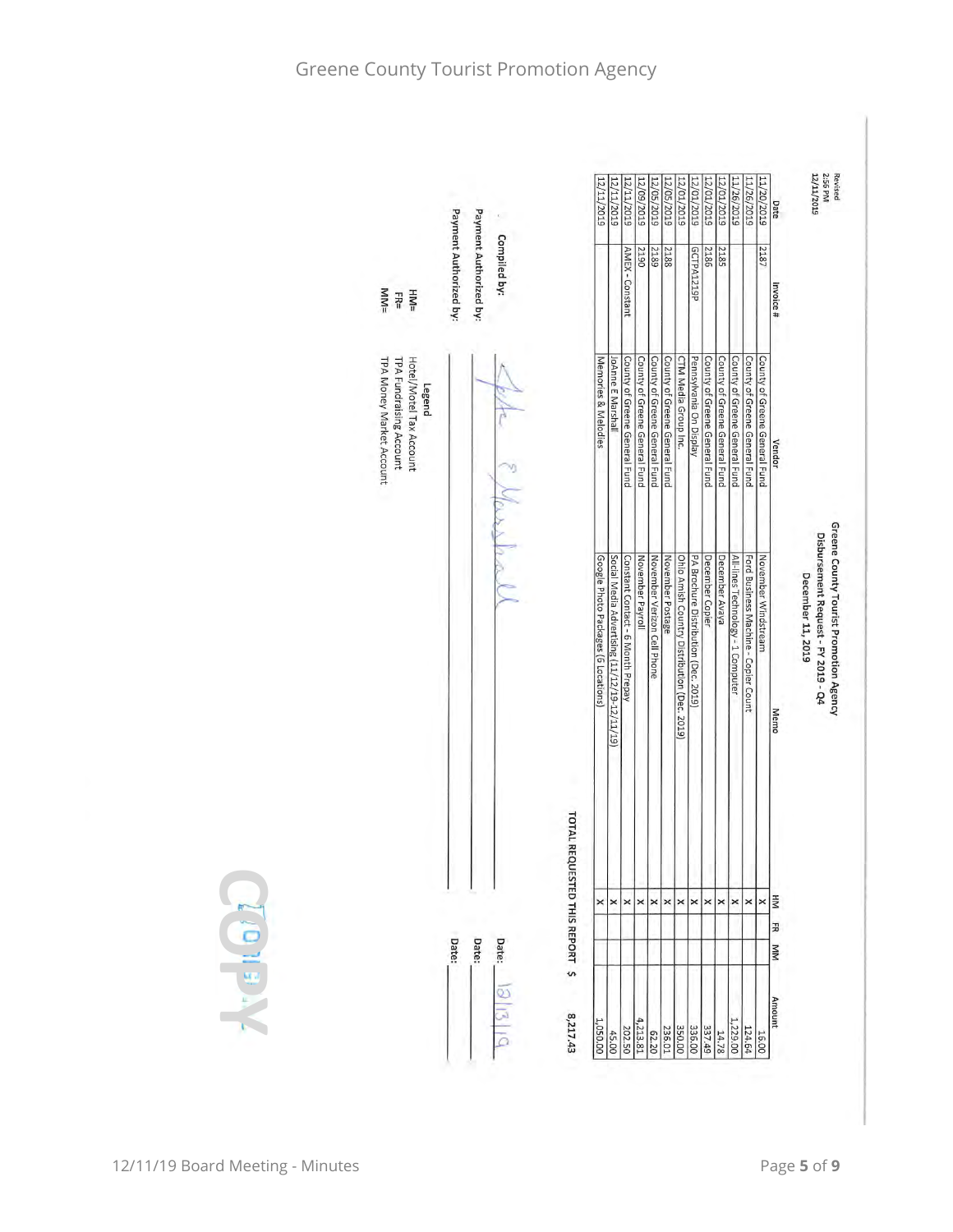8:23 PM

11/12/2019

Accrual Basis

#### **Greene County Tourist Promotion Agency** Profit & Loss Budget vs. Actual

July - September 2019

÷

|                                       | July-Sept 19 | July-Sept<br><b>Budget</b> | <b>YTD</b> | 2019 Budget | % of Budget |
|---------------------------------------|--------------|----------------------------|------------|-------------|-------------|
| <b>Ordinary Income/Expense</b>        |              |                            |            |             |             |
| Income                                |              |                            |            |             |             |
| 43310 · County Personnel Contribution | 12,762.54    | 9,549.99                   | 33,579.19  | 38,200.00   | 88%         |
| 43110 · Hotel/Motel Tax               | 46,037.61    | 41,250.00                  | 131,803.32 | 165,000.00  | 80%         |
| 43115 · Charges for Services          |              |                            |            |             |             |
| Seminar/Training                      | 0.00         | 0.00                       | 35.00      | 0.00        | 0%          |
| Tours                                 | 750.00       | 0.00                       | 1,050.00   | 0.00        | 0%          |
| <b>Advertising Sales</b>              |              |                            |            |             |             |
| <b>Co-Op Advertising Sales</b>        | 0.00         | 0.00                       | 500.00     | 1,500.00    | 33%         |
| <b>Visitor Guide Ad Sales</b>         | 0.00         | 0.00                       | 6,675.00   | 6,500.00    | 103%        |
| <b>Total Advertising Sales</b>        | 0.00         | 0.00                       | 7,175.00   | 8,000.00    | 90%         |
| <b>Print &amp; Copy</b>               | 6.00         | 0.00                       | 6,00       | 0.00        | 0%          |
| <b>Inventory Sales</b>                | 364.41       | 450.00                     | 725.58     | 1,000.00    | 73%         |
| <b>Partnership Dues</b>               | 50.00        | 0.00                       | 6,410.00   | 6,700.00    | 96%         |
| Total 43115 · Charges for Services    | 1,170.41     | 450.00                     | 15,401.58  | 15,700.00   | 98%         |
| 43205 · Interest Income               | 267.36       | 150.00                     | 783.08     | 600.00      | 131%        |
| 48900 · Shipping and Delivery Income  | 0.00         | 0.00                       | 13.00      | 0.00        | 0%          |
| <b>Total Income</b>                   | 60,237.92    | 51,399.99                  | 181,580.17 | 219,500.00  | 83%         |
| <b>Gross Profit</b>                   | 60,237.92    | 51,399.99                  | 181,580.17 | 219,500.00  | 83%         |
| <b>Expense</b>                        |              |                            |            |             |             |
| Personnel/Payroll                     |              |                            |            |             |             |
| 61105 · Salaries & Wages              | 19,394.71    | 17,500.00                  | 49,926.13  | 68,000.00   | 73%         |
| 61205 Medical Coverage                | 6,701.22     | 2,700.00                   | 18,677.33  | 10,800.00   | 173%        |
| 61210 · Workers Comp.                 | 40.39        | 62.49                      | 98.95      | 250.00      | 40%         |
| 61215 · Unemployment Comp.            | 59.53        | 249.99                     | 664.70     | 1,000.00    | 66%         |
| 61221 Social Security Tax             | 1,105.66     | 999.99                     | 2,855.59   | 4,000.00    | 71%         |
| 61222 Medicare Tax                    | 258.55       | 249.99                     | 667.75     | 1,000.00    | 67%         |
| 61225 Life Insurance                  | 48.00        | 75.00                      | 127.20     | 300.00      | 42%         |
| 61230 Retirement                      | 0.00         | 0.00                       | 0.00       | 2,500.00    | 0%          |
| <b>Total Personnel/Payroll</b>        | 27,608.06    | 21,837.46                  | 73.017.65  | 87,850.00   | 83%         |
| <b>Services</b>                       |              |                            |            |             |             |
| 62740 · Partnership Meetings          | 410.00       | 0.00                       | 1,761.08   | 3,000.00    | 59%         |
| 62205 · Local Service                 | 254.81       | 125.01                     | 451.27     | 500.00      | 90%         |
| 62305 · Postage/Shipping              | 687.01       | 999.99                     | 2,390.51   | 5,000.00    | 48%         |
| 62310 · Advertising                   |              |                            |            |             |             |
| <b>Distribution Program</b>           | 2,455.50     | 2,274.99                   | 6,969.00   | 9,100.00    | 77%         |
| TV / Radio                            |              |                            |            |             |             |
| <b>WANB Radio</b>                     | 1,100.00     | 1,500.00                   | 1,730.00   | 3,000.00    | 58%         |
| <b>Total TV / Radio</b>               | 1,100.00     | 1,500.00                   | 1,730.00   | 3,000.00    | 58%         |
| Print                                 |              |                            |            |             |             |
| <b>Misc. Print</b>                    | 4,746.43     | 0.00                       | 8,253.43   | 8,580.94    | 96%         |
| Where & When                          | 1,355.00     | 1,355.00                   | 2,710.00   | 2,710.00    | 100%        |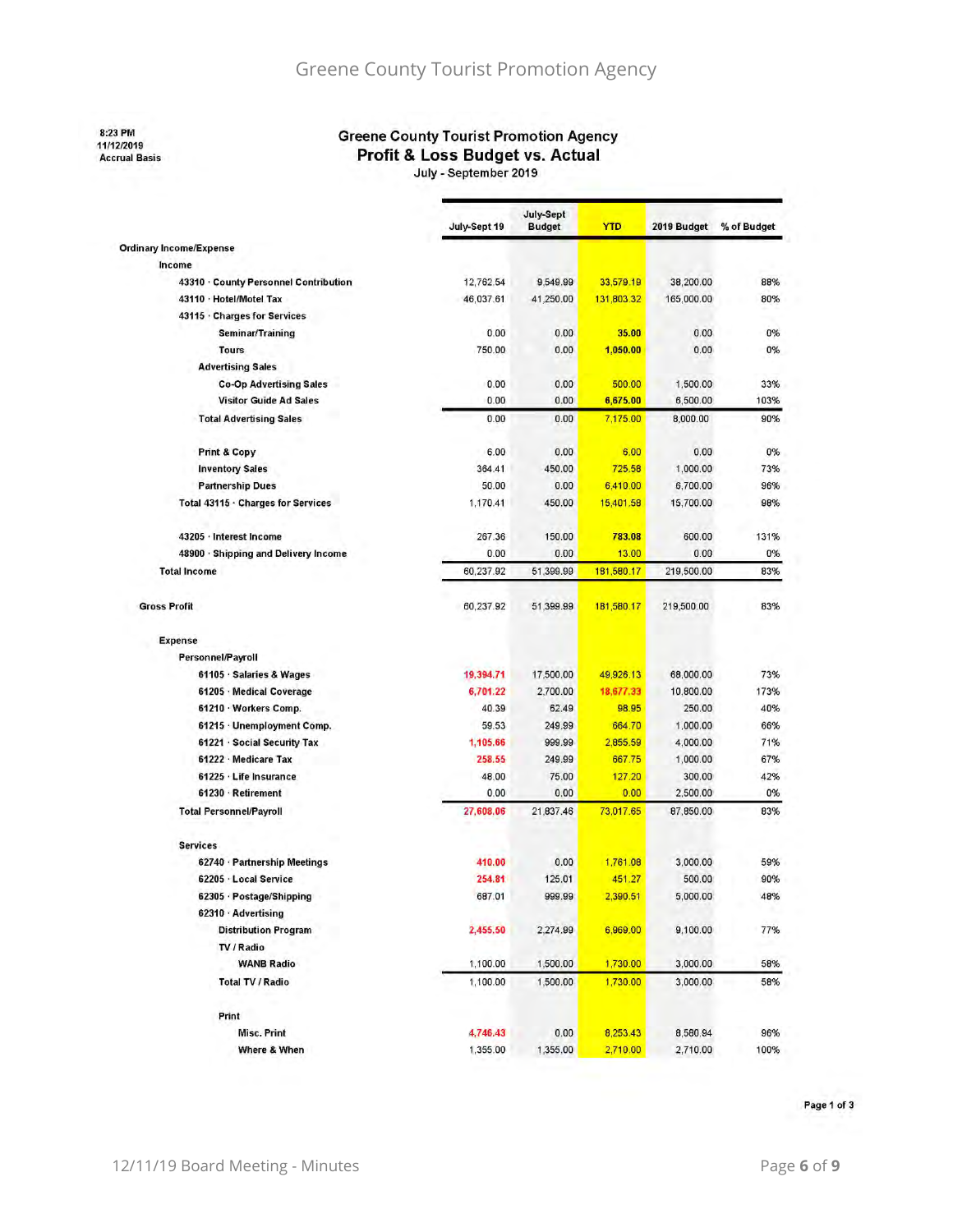## Greene County Tourist Promotion Agency

8:23 PM 11/12/2019 **Accrual Basis** 

# **Greene County Tourist Promotion Agency** Profit & Loss Budget vs. Actual

|                                         |              | July-Sept     |            |             |             |
|-----------------------------------------|--------------|---------------|------------|-------------|-------------|
|                                         | July-Sept 19 | <b>Budget</b> | <b>YTD</b> | 2019 Budget | % of Budget |
| VisitPittsburgh                         | 0.00         | 0.00          | 4,200.00   | 4.200.00    | 100%        |
| <b>Observer-Reporter</b>                | 2,037.00     | 2,037.00      | 3,470.91   | 3,729.06    | 93%         |
| New South Media - WV Living             | 1,700.00     | 1,700.00      | 5,100.00   | 5.100.00    | 100%        |
| Herald-Standard / GC Messenger          | 0.00         | 1,665.00      | 1,665.00   | 3,330.00    | 50%         |
| <b>GreeneScene / Direct Results</b>     | 1,200.00     | 0.00          | 1,200.00   | 1,000.00    | 120%        |
| <b>Coal Show Program</b>                | 0.00         | 0.00          | 150.00     | 150.00      | 100%        |
| <b>Chamber of Commerce</b>              | 0.00         | 0.00          | 350.00     | 350.00      | 100%        |
| Pennsylvania Vacation Guide             | 0.00         | 0.00          | 5,557.50   | 5,850.00    | 95%         |
| <b>Total Print</b>                      | 11.038.43    | 6,757.00      | 32.656.84  | 35,000.00   | 93%         |
| Digital                                 |              |               |            |             |             |
| www.VisitPA.com                         | 0.00         | 0.00          | 3,442.50   | 3,150.00    | 109%        |
| www.VisitPITTSBURGH.com                 | 0.00         | 0.00          | 1,500.00   | 1,500.00    | 100%        |
| <b>Misc. Digital</b>                    | 1,500.00     | 0.00          | 2,500.00   | 365.00      | 685%        |
| <b>Website Hosting</b>                  | 4,000.00     | 0.00          | 4,216.53   | 285.00      | 1479%       |
| <b>Web Advertising</b>                  | 0.00         | 0.00          | 0.00       | 3,400.00    | 0%          |
| <b>Social Media Advertising</b>         | 203.15       | 333.33        | 348.09     | 1,000.00    | 35%         |
| <b>Email Marketing</b>                  | 193.50       | 0.00          | 283.50     | 300,00      | 95%         |
| <b>Total Digital</b>                    | 5,896.65     | 333.33        | 12.290.62  | 10,000.00   | 123%        |
| <b>Promotional Materials</b>            | 667.00       | 249.99        | 1,012.81   | 1,000.00    | 101%        |
| <b>Vendor Fees</b>                      | 300.00       | 249.99        | 805.00     | 1,000.00    | 81%         |
| Total 62310 · Advertising               | 21,457.58    | 11,365.30     | 55.464.27  | 59,100.00   | 94%         |
| 62405 · Travel Expenses/Mileage         | 398.17       | 375.00        | 1,192.83   | 1,500.00    | 80%         |
| 62605 Dues & Subscriptions              | 0.00         | 375.00        | 3,068.00   | 1,500.00    | 205%        |
| 62610 · Printing & Reproduction         | 2.867.47     | 3,000.00      | 20,312.05  | 22,000.00   | 92%         |
| 62615 · Employee Development/Conference | 65.00        | 62.49         | 1,068.66   | 1,250.00    | 85%         |
| 62735 · Other Professional Services     | 381.34       | 500.01        | 1,251.96   | 2,000.00    | 63%         |
| <b>Total Services</b>                   | 26,521.38    | 16,802.80     | 86,960.63  | 95,850.00   | 91%         |
| <b>Materials &amp; Supplies</b>         |              |               |            |             |             |
| 63106 · Merchandise - New Inventory     | 0.00         | 0.00          | 0.00       | 0.00        | 0%          |
| 63105 · Supplies                        | 0.00         | 249.99        | 365.55     | 1,000.00    | 37%         |
| <b>Total Materials &amp; Supplies</b>   | 0.00         | 249.99        | 365.55     | 1,000.00    | 37%         |
| 65110 · Tourism Grants                  |              |               |            |             |             |
| <b>Capital Development</b>              | 0.00         | 0.00          | 7,500.00   | 10,000.00   | 75%         |
| <b>Community Events &amp; Projects</b>  | 3,825.00     | 0.00          | 15,975.00  | 21,000.00   | 76%         |
| <b>Donations &amp; Sponsorships</b>     | 0.00         | 0.00          | 350.00     | 300.00      | 117%        |
| Total 65110 · Tourism Grants            | 3,825.00     | 0.00          | 23,825.00  | 31,300.00   | 76%         |
| <b>Indirect Expenses</b>                |              |               |            |             |             |
| 65115 · Indirect Administration         | 973.45       | 825.00        | 2,424.95   | 3,300.00    | 73%         |
| <b>Total Indirect Expenses</b>          | 973.45       | 825.00        | 2,424.95   | 3,300.00    | 73%         |
| 62810 · Miscellaneous Service Expenses  |              |               |            |             |             |
| <b>PA Sales Tax</b>                     | 2.55         | 50.01         | 11.02      | 200.00      | 6%          |

Page 2 of 3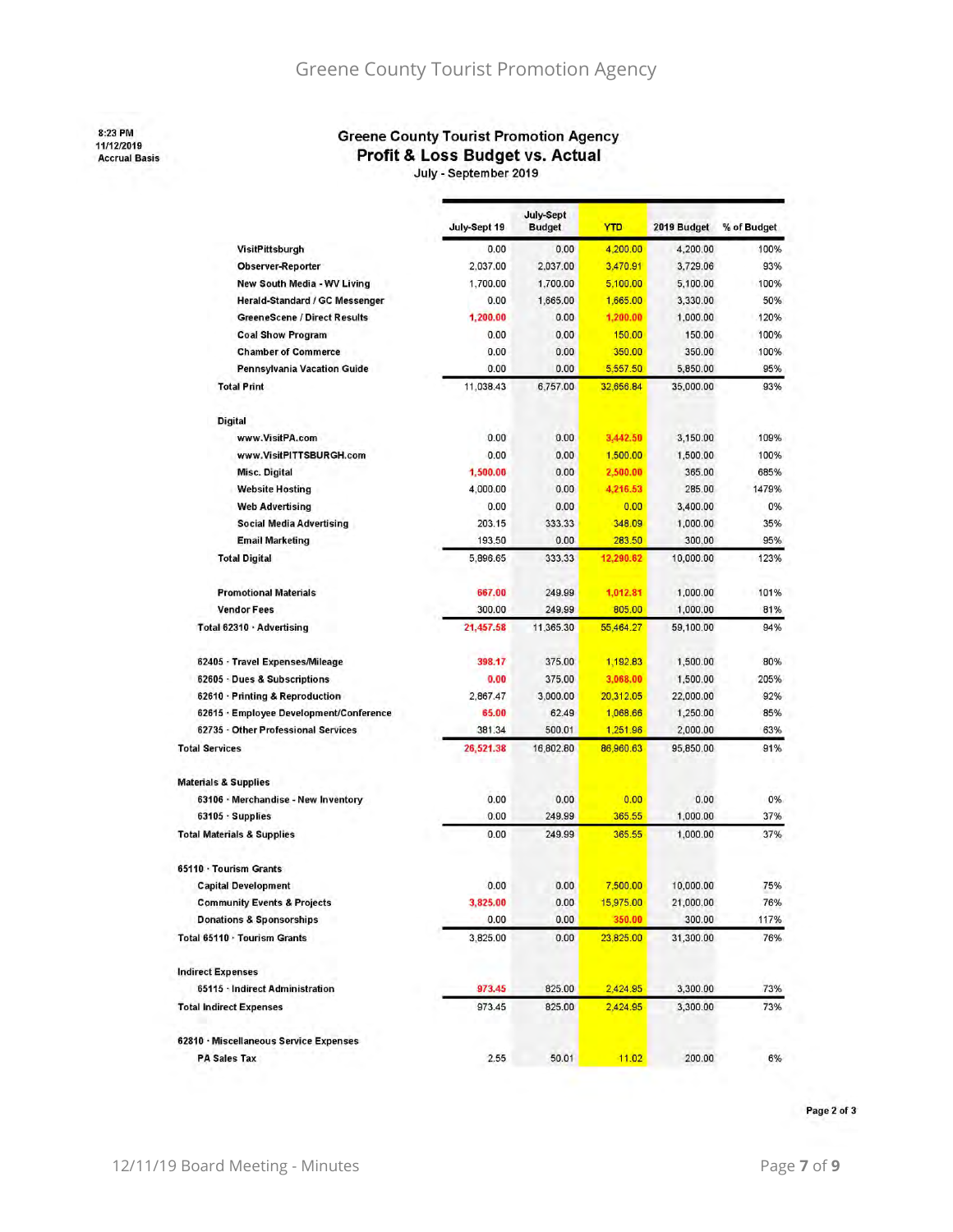8:23 PM 11/12/2019 **Accrual Basis** 

#### **Greene County Tourist Promotion Agency** Profit & Loss Budget vs. Actual

July - September 2019

|                                              | July-Sept 19 | July-Sept<br><b>Budget</b> | <b>YTD</b> | 2019 Budget | % of Budget |
|----------------------------------------------|--------------|----------------------------|------------|-------------|-------------|
| PayPal Fees                                  | 0.00         | 0.00                       | 0.00       | 0.00        | 0%          |
| Total 62810 · Miscellaneous Service Expenses | 2.55         | 50.01                      | 11.02      | 200.00      | 6%          |
| <b>Total Expense</b>                         | 58,930.44    | 39.765.26                  | 186,604.80 | 219,500.00  | 85%         |
| Net Ordinary Income                          | 1,307.48     | 11.634.73                  | (5,024.63) | 0.00        | 0%          |
| Other Income/Expense                         |              |                            |            |             |             |
| <b>Other Expense</b>                         |              |                            |            |             |             |
| <b>Balancing Adjustments</b>                 | 0.00         | 0.00                       | 0.00       | 0.00        | 0%          |
| <b>Total Other Expense</b>                   | 0.00         | 0.00                       | 0.00       | 0.00        | 0%          |
| <b>Net Other Income</b>                      | 0.00         | 0.00                       | 0.00       | 0.00        | 0%          |
| <b>Net Income</b>                            | 1.307.48     | 11.634.73                  | (5.024.63) | 0.00        | 0%          |

Page 3 of 3